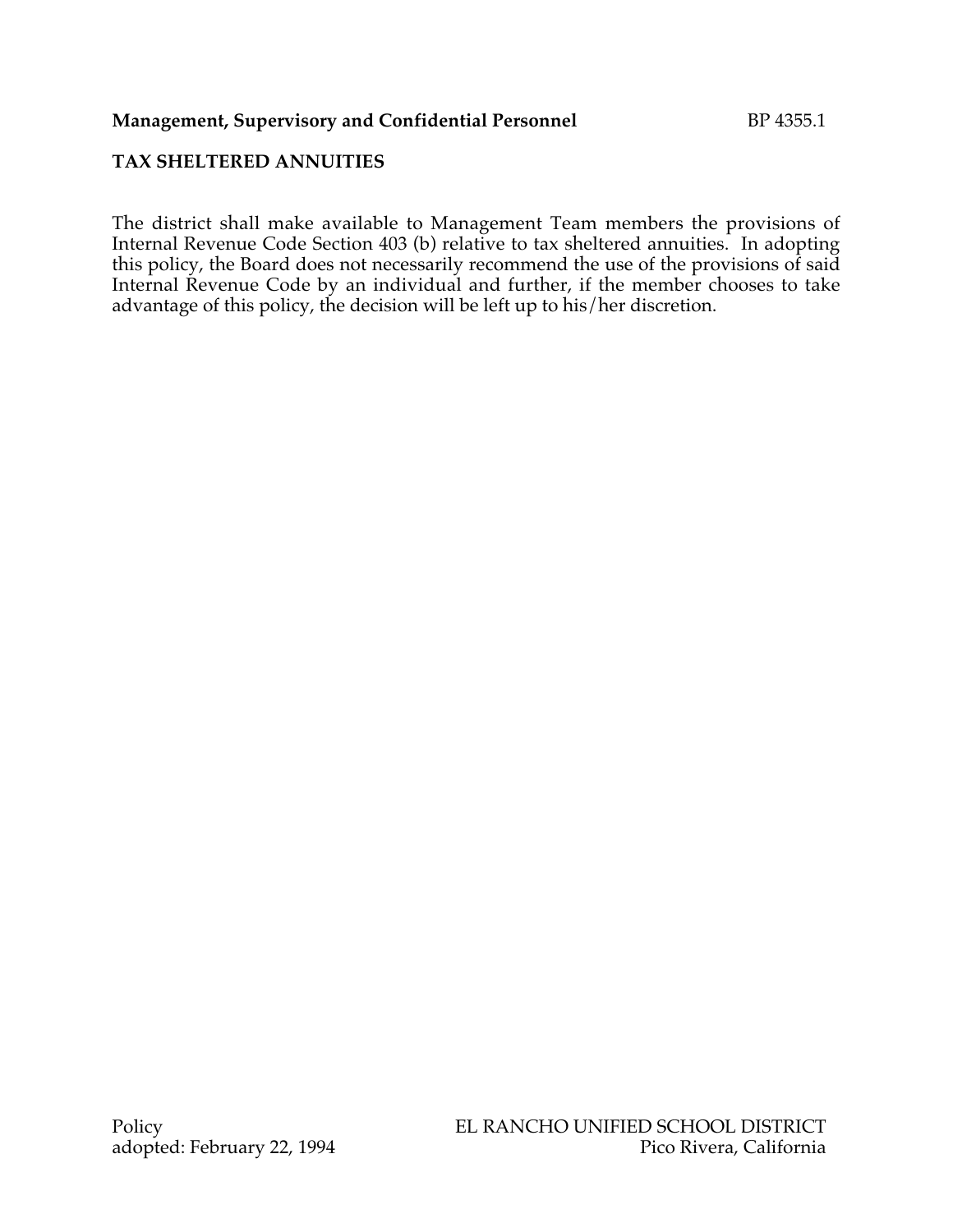# **TAX SHELTERED ANNUITIES**

- I. Each management team member shall be given the opportunity of entering into an amendment to such member's contract of employment for the purpose of effecting a reduction in the salary paid to him/her.
- II. For each member who voluntarily elects to reduce his/her salary, the district will, as directed by such member, take either one or both of the following actions:
	- A. Purchase, with an amount equal to such reduction in salary, a nontransferable Annuity Contract issued by a life insurance company in which the employee's rights are non-forfeitable except for failure to pay future premiums.
	- B. Deposit with the State Teachers Retirement System of California an amount equal to such reduction in salary as shelter contributions within the meaning of the provisions of Section 22154 of the California Education Code.
- III. The Board hereby authorizes any life insurance agent licensed by the State of California be eligible to write annuity contracts. However, each insurance company shall designate a single agent as the representative to the district.
- IV. The Board hereby authorizes the Superintendent/designee to act in its behalf in respect to the purchase, termination and administration of these Annuity Contracts and to sign the Amendment of Employment Contract.
- V. The insurance company writing the policy shall agree to transfer the policy to another school district if the employee changes employment and the insurance company has such Annuity Contract in both school districts.
- VI. If a broker, insurance company, or servicing agency handles policies on behalf of more than one insurance company, there shall be only one consolidated billing submitted for payment each month.
- VII. Each insurance company or agency shall execute the agreement to comply as provided by the school district.
- VIII. The responsibility for correctness of the computation of the deduction shall be the responsibility of the party making such computation.
- IX. Amendments shall be delivered to the district once each month on the sixth day or closest working day thereafter.
- X. Each insurance company shall sign, or shall have on file, an Indemnity Agreement on the form provided by the school district, signed by an authorized company official.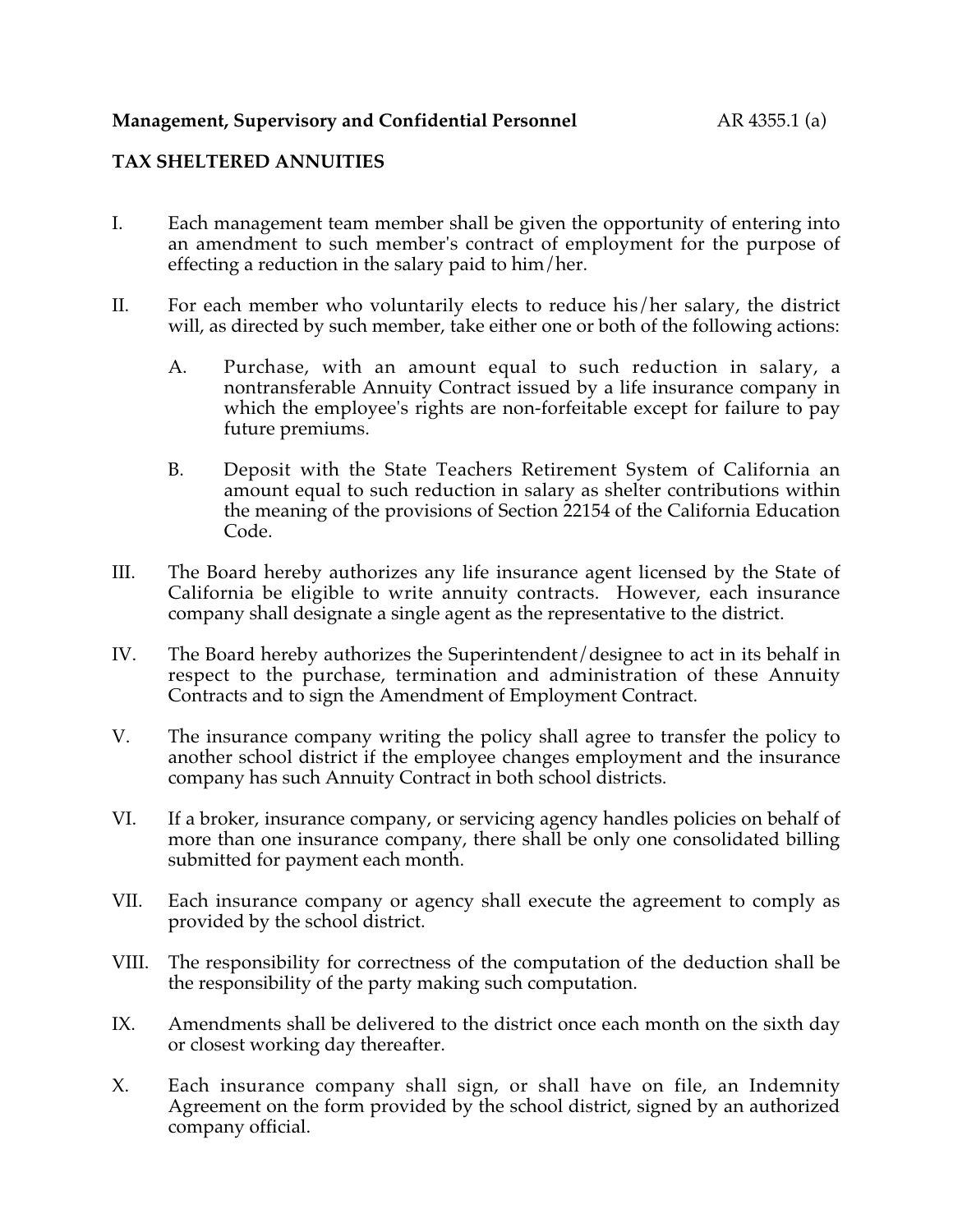#### **TAX SHELTERED ANNUITIES** (continued)

- XI. Each insurance company shall be required to use the Board approved form and the procedures as follows:
	- A. The district will not enter into an Amended Contract with an insurance company unless the eligibility requirements are met. If there are questions as to eligibility of a member, contact with the business office should be made before consummation of the Tax Sheltered Annuity Contract.
	- B. The Amended Contract form must be delivered, in duplicate, to the Business Office, with the proper signatures, no later than the sixth day of the month for which the deduction is to be made.
	- C. The Amended Contract must show the name of the insurance company, the annual deduction, the monthly amount to be deducted from the member's payroll check and the computation for the maximum annual deduction.
	- D. The annual Tax Sheltered Annuity deduction may be based on ten equal deductions from September 1 to June 30 with no deduction to be made in July or August, or, at the member's option, based on twelve equal monthly deductions.
	- E. In the event that the Tax Sheltered Annuity Contract is entered into at a time other than the beginning of the school year, the amount applicable to each succeeding school year must be entered in the appropriate space under Item 2 of the Amended Contract. All Tax Sheltered Annuity Contracts with Management Team members of the El Rancho Unified School District will be continuing contracts from year to year unless: (l) The member is no longer an eligible employee; (2) The member terminated the amended contract in writing; (3) The member's annual deduction exceeds the computed maximum; (4) There is not sufficient salary due the member for premium to be paid therefrom.
	- F. The Amended Contract must be written on the form provided by the district.
	- G. In the event this amendment is entered into at a time other than the beginning of the school year, the monthly deduction as shown on the Amended Contract will be continued in succeeding school years unless a new Amended Contract is submitted.